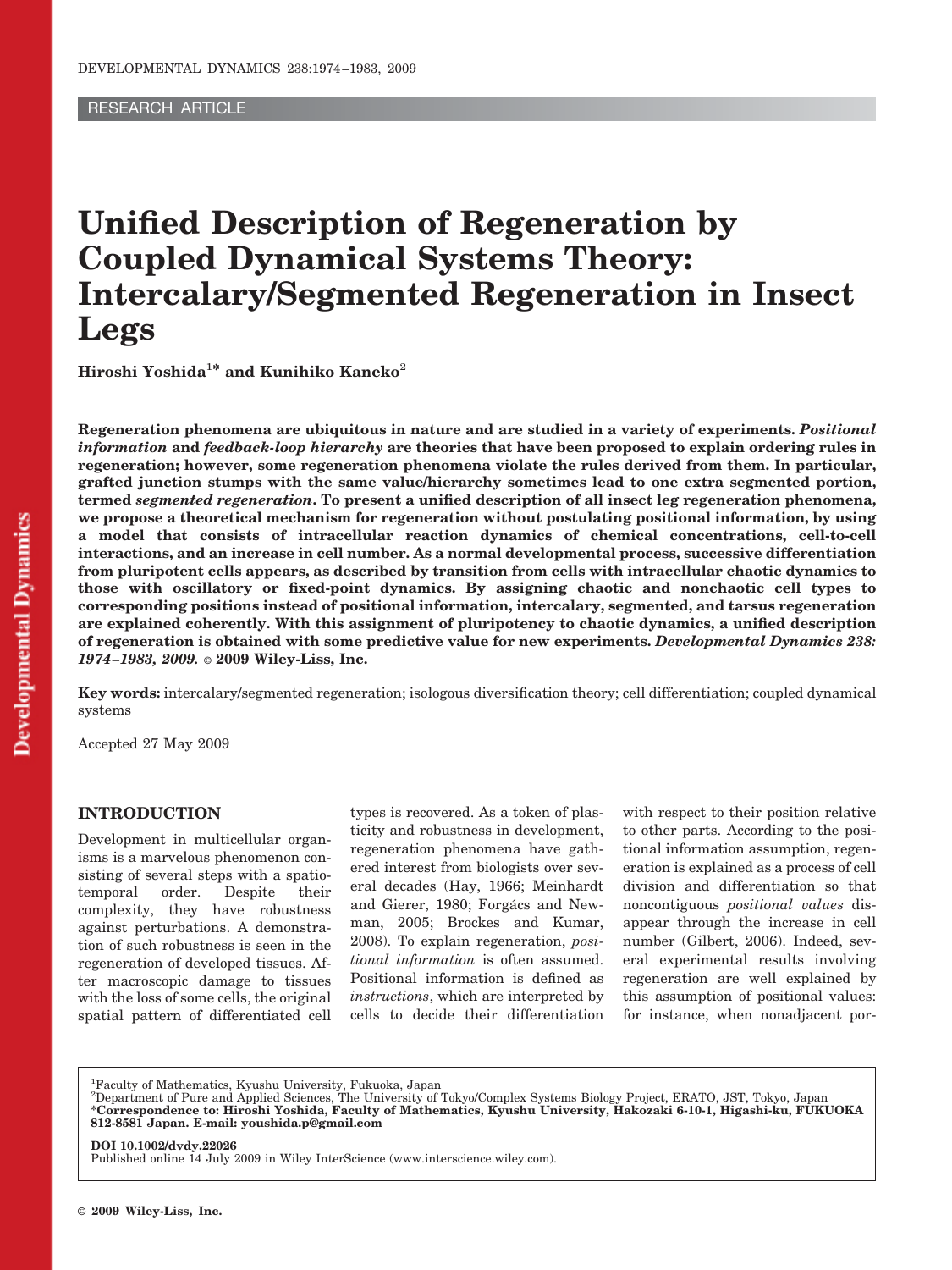tions within a leg of the newt, crayfish, or cockroach are grafted together, localized cell division and differentiation occur to interpolate positional values of intermediate regions. This is known as intercalary regeneration (Bryant et al., 1977; Mittenthal and Trevarrow, 1983; Nakamura et al., 2008).

In this positional information theory, how positional information can be generated is not clear. In contrast, Hans Meinhardt proposed as one possible mechanism of positional information a chemical concentration gradient generated by a source at one end and a sink at the other end of the segment (Meinhardt and Gierer, 1980; Meinhardt, 1982). For the generation of positional information, he assumed chemical reactions consisting of two (or more) autocatalytic feedback loops, which suppress each other locally, but which activate each other by means of a diffusing substance. With this reaction and diffusion process, a chemical concentration pattern is generated without requiring external positional information to initiate the pattern (sequence). Intercalary regeneration is achieved by a hierarchy among the feedback loops, so that the original concentration pattern is restored.

However, some experiments are hard to explain by the positional information or Meinhardt's theory. When congruent grafting was performed between junction stumps (French, 1976), some of the graft/host junctions produced an extra portion. Although the adjacent cells take the same positional value, an extra portion of leg with a cell type that differs from that of the adjacent cells is generated. This process is termed *segmented regeneration*. According to the positional information, such differentiation of novel cell types between the same cell type cannot be explained.

To explain such a regeneration phenomenon, a dynamic process of differentiation from identical cell types is required. Indeed, one of the authors (K.K.) and Yomo proposed *isologous diversification* (Kaneko and Yomo, 1997, 1999; Furusawa and Kaneko, 1998, 2001) by considering interacting cells with intracellular reaction dynamics, where identical cells start to differentiate through cell division processes and cell-to-cell interactions.

Based on this isologous diversification, the authors demonstrated that morphogenetic diversity and recursive production of patterns are compatible (Yoshida et al., 2005). Now, from this recursive production, regeneration of the original will be expected, while the diversity may allow for the generation of a novel part. Hence, it will be promising to apply the isologous diversification theory to the description of regeneration. In the present study, by using a simple model of interacting cells with coupled dynamics of a few chemicals, we demonstrate that this model can indeed explain both intercalary and segmented regeneration.

The present study is organized as follows. First, in Section 2, we survey regeneration experiments, with emphasis on regeneration of a cockroach's leg. Both the experiments obeying and violating the conventional models—the positional information and feedback-loop hierarchy are described. In Section 3, we introduce a model for differentiation of cells aligned like a chain, by revising our earlier model (Yoshida et al., 2005) to adapt to the experimental situation. These cells have intracellular reaction dynamics of several chemicals, and they interact through such diffusing chemicals. Through successive cell divisions, the cells differentiate into five types to form an ordered pattern. In Section 4, we perform several types of numerical regeneration experiments adopting this model, and we find that both intercalary and segmented regeneration appear naturally. The mechanism for such regeneration is discussed in the Discussion section, to present a unified description.

## **SURVEY OF REGENERATION EXPERIMENTS**

In this section, we briefly survey experiments on regeneration. Both intercalary and segment regeneration are described, and we show how positional information and feedback-loop hierarchies among cells explain the former type of regeneration but not the latter.



Fig. 1. The typical regeneration experiment of intercalary regeneration in the cockroach leg (Alberts et al., 2008). When mismatched portions of the growing legs are grafted together, new tissue is intercalated to fill in the gap so that the noncontiguous positional values disappear.

## **Experiments Obeying the Conventional Model**

One of the clear experiments on regeneration was performed using the cockroach leg. In particular, the intercalary regeneration discovered in this model was a classic example of a description based on positional information values. Figure 1 depicts the regeneration experiment explained by positional values. Letters 1 to 13 denote physical levels of the leg segments corresponding to positional values 1 to 13. The figure shows the graft combination and its result after two moults. Intercalation occurs between noncontiguous positional values in the proximal– distal sequence when the grafts are between different tibiae. This regeneration is explained by the "shortest intercalation rule," which says that removal of a narrow, longitudinal strip of integument from any location results in stump healing, thereby confronting cells that are not normally adjacent. This leads to localized growth and intercalation. In subsequent larval stages, the leg regains its constituent cells with contiguous positional values by inserting the fewest possible cells. As illustrated in Figure 1, when normally nonadjacent cells 8 and 4 are put side by side, the gap will be filled by cells with the shortest possible sequence, 765, and not by a longer sequence such as 76545. The intercalary regeneration process is explained as a process that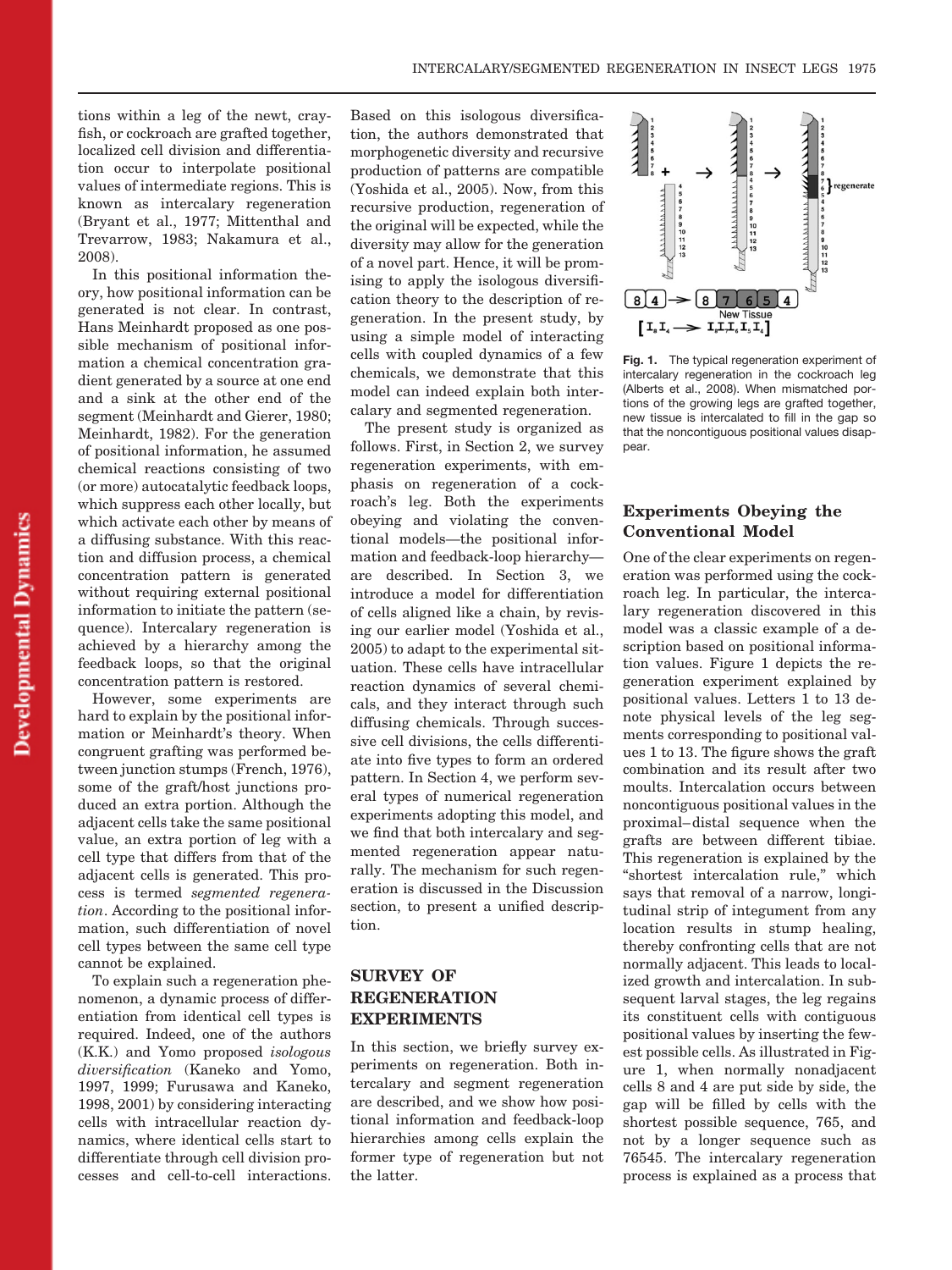

**Fig. 2.** Molecular interactions that enable the self-stabilizing structure (Meinhardt, 1982). Each state has a feedback loop on its own, denoting the autocatalytic gene activator. In addition, there is long range activation of its neighbors  $(-)$  and locally exclusive repression  $(-)$ .

interpolates the information values with a minimal cell sequence.

In this theory, what the values of positional information 1,2,3,4,. . . specify are not answered. To overcome such criticism, Hans Meinhardt introduced a model of feedback-loop hierarchy among cells (Meinhardt and Gierer, 1980; Meinhardt, 1982), in which each cell state has a feedback loop of its own, caused by an autocatalytic process that activates gene expression. In addition, the expression is suppressed by an inhibitor with longrange coupling as illustrated in Figure 2. These activator–inhibitor dynamics are expressed by:

$$
\begin{cases}\n\frac{\partial g}{\partial t} = c_{s}g_{i}^{2}/h - \alpha g_{i} \\
+ D_{gi}\frac{\partial^{2} g}{\partial x^{2}}, \\
\frac{\partial h}{\partial t} = \sum c_{s}g_{i}^{2} - \beta h,\n\end{cases}
$$
\n(1)

where  $g_i$  is the concentration of the *i*th activator, with an autocatalytic expression, with  $\alpha$  and  $D_{gi}$  as its decay and diffusion constants, respectively, and *h* is the inhibitor synthesized through the activator and damped with the decay constant  $\beta$ . Distinct cell types are characterized by which of the *gi* is expressed. As a hierarchy of the feedback loops,  $c_i > c_{i+1}$  is assumed in Eq. [1]. Now, the operation of grafting amputated legs is given by putting adjacent cells with the expression of different *gi*, say 4 and 8. At the mismatching junction,  $g_4$  and  $g_8$  molecules are exchanged between the cells. Then, according to the hierarchy  $c_i > c_{i+1}, g_4$  dominates, leading to a decrease in the production of  $g_8$  at the junction. If the expression of  $g_4$  is sufficiently extended, then the expression of  $g_5$  is induced between the two. In the same manner,  $g_6$  is expressed between the cells expressing  $g_5$  and  $g_8$ . By repeating such a process, the original sequence of 45678 is regenerated. Hence, intercalary regeneration is ex-



Fig. 3. a,b: Segmented regeneration: when the mid-tibia levels are grafted together, they sometimes lead to no segmented regeneration (a) or to segmented regeneration (b).

plained in terms of a hierarchy of feedback loops,  $c_i > c_{i+1}$ . This theory can explain what the values of positional information 1,2,3,4,. . . specify, whereas the validity of the hierarchy assumption (which is a bit demanding) still required examination.

## **Segmented Regeneration and Number of Tarsomeres in Cockroach Legs**

In addition to the intercalary experiment, there are also classic experiments on regeneration that, indeed, are hard to explain by "positional information" or "feedback-loop hierarchy."

One experiment concerns the combined series of congruent grafts made between mid tibiae (French, 1976). Figure 3 illustrates that the graft junction sometimes produces segmented structures. By following the conventional viewpoint, the junction is, of course, composed of cells with the same positional values or the same expressed gene in the feedback-



**Fig. 4.** Levels of amputation in the cockroach tarsus (Tanaka et al., 1992). **a:** Standard points of measurement in the adult. *s*1 to *s*5 denote the first to the fifth tarsomeres, respectively. **b:** When a tarsus is amputated at level *l*1 or more proximally, the regenerated tarsus tends to have four tarsomeres. **c:** By contrast, when a tarsus is amputated at level *l*2 or more distally, the regenerated tarsus tends to have five tarsomeres.

loop hierarchy. However, this grafting produces an extra portion (segment) of leg. This formation of inhomogeneity from homogeneous positional values cannot be derived from the conventional models in which the regeneration results from noncontiguity of positional values or expressed genes at the junction.

Another experiment is on the number of tarsomeres in the regenerated cockroach leg (tarsus) (Tanaka et al., 1992). There are five tarsomeres in the normal cockroach tarsus, as illustrated in Figure 4a, but the number of tarsomeres is often reduced in regenerated tarsi. Actually, when a tarsus is amputated at or proximal to the third tarsomere, only a four-segmented tarsus is regenerated (Fig. 4b), whereas when a tarsus is amputated distal to the third tarsomere, the regenerated tarsus has five segments (Fig. 4c). Some experiments on foursegmented regeneration also suggested that the missing tarsomere in regenerated tarsi corresponds to the third tarsomere of the normal fivesegmented tarsus. To explain the disappearance of the third tarsomere in terms of positional values or feedbackloop hierarchy, the third tarsomere must have the same positional value as the second or the fourth tarsomere.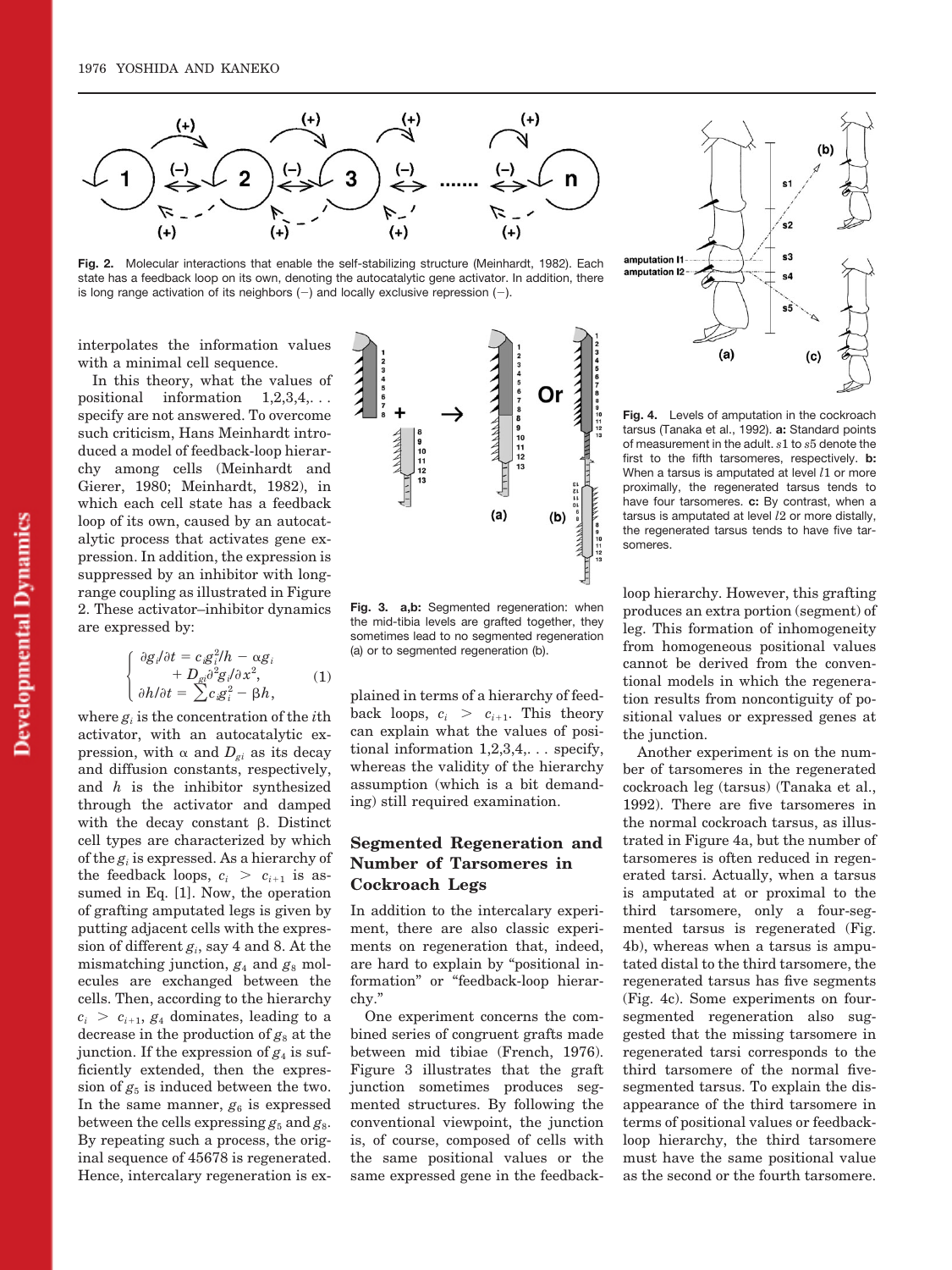

**Fig. 5.** Schematic representation of the model. The nutrient is supplied to the cell from the most proximal portion (end) of the tibia. Its concentration is  $X^0$  at the most proximal portion. After a division, cells are interconnected, forming a cell bridge. By such cell divisions, cells are connected with one another as a onedimensional chain.

However, a positional information or feedback-loop hierarchy model needs to assign distinct values of information for different positions by the assumption. Therefore, it is difficult to explain the above regeneration phenomenon.

In the present study, we adopt a model with isologous diversification. With this model, we explain both the intercalary and segmented regenerations, without any assumption of a hierarchy in gene expression levels.

## **MODEL: COUPLED CHAOTIC AND NONCHAOTIC CELLS**

Before demonstrating regeneration of the cockroach leg, we first introduce our model, which outlines spontaneous cell differentiation and the generation of a spatial pattern. The model is represented schematically in Figure 5. In each cell, there are catalytic chemical reactions, including autocatalytic ones, which regulate the cell state and synthesize some chemicals for cell growth (membrane).

The concentration of the *l*st chemical inside the *i*th cell at time *t* is denoted by *xi l* . Here, a *nutrient chemical* "0" diffuses into cells from the most proximal portion of the tibia. The nutrient chemical merely means a representative chemical which exists outside the cells and diffuses into the cell. This chemical is not a catalyst but is necessary for growth in our model. The concentration of the nutrient is set to  $X^0$  at the most proximal portion. At the *i* th cell, the concentration of the nutrient is assumed to be  $X^0/r_i$ ,

where  $r_i$  denotes the damping rate of *X*0 and depends only on the distance from the proximal end of leg. This nutrient diffuses into the cell with a diffusion coefficient  $D_{\text{in}}$ , while the corresponding concentration of the chemical within a cell is denoted by  $x_i^0$ . This nutrient is transformed successively to other chemicals through the catalytic reaction to produce other chemicals. These reaction dynamics are governed by a set of catalytic chemical reactions of Michaelis-Menten form as follows:

$$
Met_i^l(t) = e \sum_{m,j} Con(m,l,j) \frac{x_i^l(t) x_i^m(t)}{1 + x_i^m(t)/x_M}
$$

$$
- e \sum_{m,j} Con(l,m,j) \frac{x_i^l(t) x_i^j(t)}{1 + x_i^l(t)/x_M}, \quad (2)
$$

where  $x_M$  is a parameter for the Michaelis-Menten form and *e* is the coefficient of the reaction. The reaction network is denoted by *Conl*,*m*,*j*, which is 1 when there is a path from chemical *m* to *l* catalyzed by chemical *j*, and 0 otherwise. It should be noted that  $Con(m,0,0)$  is always 0 because the source material  $x_i^0$  is not autocatalytic.

Now,  $V_i(t)$  denotes the volume of the *i*th cell at time *t*. We assume that some chemicals produce the cell membrane materials, and that the chemicals decay linearly with a coefficient  $\gamma$ . This term is expressed as  $\gamma P(l)x_i^l(t)$ , where  $P(l) = 1$  when  $x_i^l$  produces the membrane, otherwise  $P(l) = 0$ . To sum up,  $V_i(t)$  grows as follows:

$$
dV_i(t)/dt = V_i(t)k_m \gamma \sum_{l=1} P(l) x_i^l(t), \quad (3)
$$

where  $k_m$  denotes the coefficient of the membrane material's contribution to the growth of  $V_i(t)$ . The *i*th cell divides into two when:

$$
V_i(t) > 2V_0 \tag{4}
$$

is satisfied, where  $V_0$  is the initial volume. After the division, the daughter cell (numbered  $i + 1$  here) has much the same concentration of chemicals as the mother cell *i*, i.e.,  $x_i^l$ , and  $x_{i+1}^l$ , after a division, take  $(1 + \varepsilon)x_i^l(t)$  and  $(1 - \varepsilon)x_i^l$ , respectively, where  $\varepsilon$  represents a small fluctuation caused by the cell division. In the present study, ε is taken as a random number over  $[-10^{-4}, +10^{-4}]$ , but this magnitude itself is not important for cell differentiation, provided it is not exactly zero. After a division, the two cells have the same volume, namely  $V_0$ . They remain connected with each other by forming a cell bridge (plasmodesma). Through this cell bridge, the chemicals of the two cells diffuse with the diffusion coefficient  $D_{\text{nd}}$ . After cell divisions, cells are interconnected to form a one-dimensional chain.

Only  $x_i^0$  is supplied by a flow from the bath of source material  $X^0$  with a normal diffusion coefficient  $D_{in}$ , while the other chemicals spread out slowly into the bath with a smaller diffusion coefficient  $D_{\text{out}}$ . This diffusion of each chemical is assumed to be proportional to the volume of the cell. Summing up all these processes, we have the following model equation:

$$
dx_i^l(t)/dt = Met_i^l(t) + D_{\text{pd}}/V_i(t)
$$
  
 
$$
\times \sum_{NN = \text{Nearest neighbour}} (x_{NN}^l(t) - x_i^l(t))
$$

$$
\left\{\begin{array}{c} +D_{\rm in}(X^0/r_i-x_i^0(t))\\ (l=0)\quad[\text{the source material}]\\ -D_{\rm out}x_i^l(t)-\gamma P(l)x_i^l(t)\\ (l>0)\quad[\text{the others}] \end{array}\right.
$$

$$
-x_i^l(t)(dV_i(t)/dt)/V_i(t),\qquad(5)
$$

where *ri* describes the damping rate of *X*0 . It may be worth noting that the employment of  $r_i$  is not essential to isologous diversification, indeed, it occurs without *ri* (Yoshida et al., 2005).

## **Isologous Diversification: Dynamical Systems, Attractors, Chaos, and Multistability**

In this subsection, we briefly explain the dynamical systems approach to cell differentiation, in particular *isologous diversification*. We first introduce notions of dynamical systems, attractors, and chaos. Then, we explain isologous diversification together with multistability.

A *dynamical system* is a mathematical description of the deterministic evolution of the state of a system (Hirsch et al., 2004). A typical example of a dynamical system is described by a system of ordinary differential equations: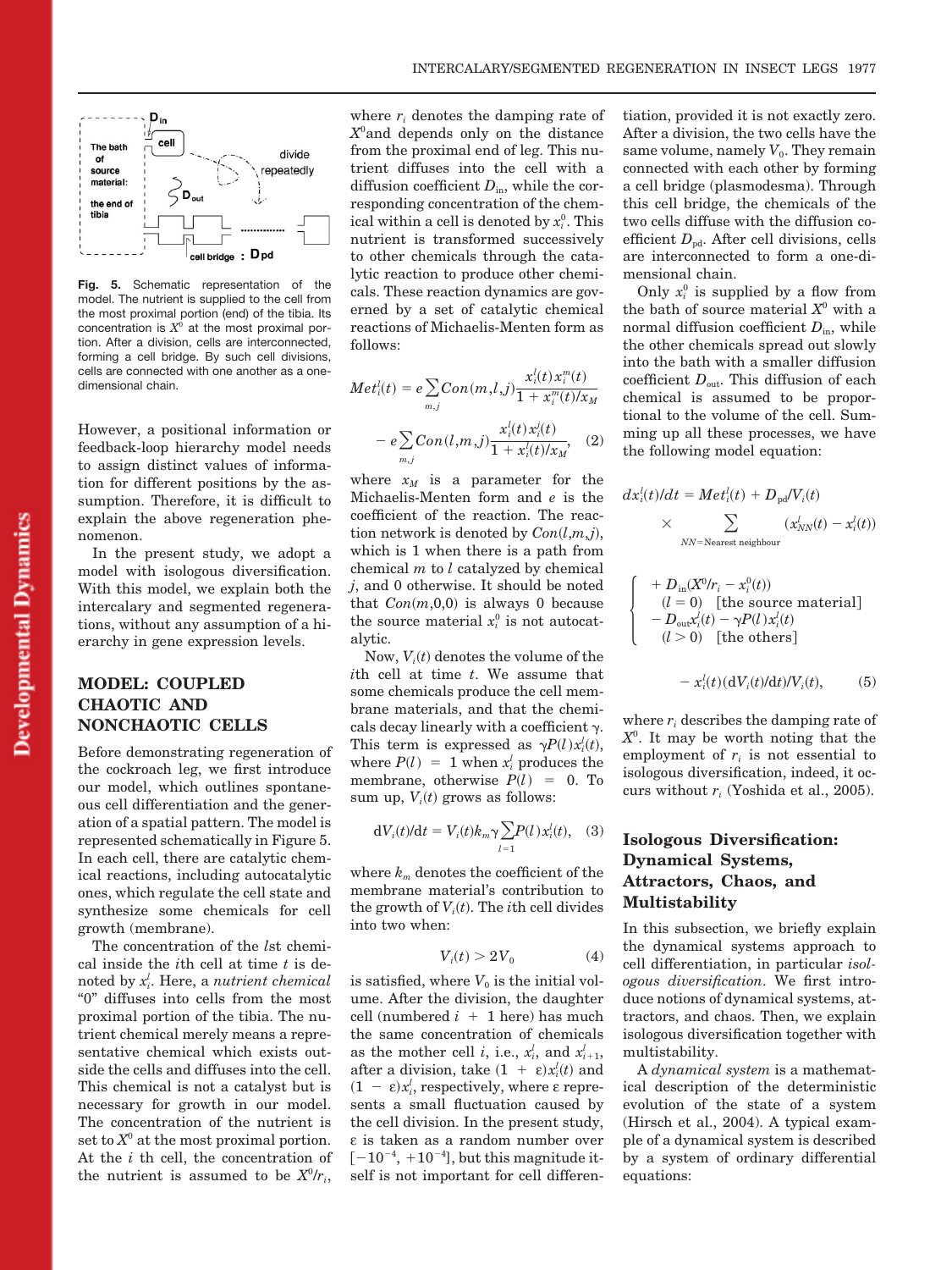$$
\begin{cases}\n\frac{dx^{1}}{dt} = F_{1}(x^{1}, x^{2}, \ldots, x^{n}), \\
\frac{dx^{2}}{dt} = F_{2}(x^{1}, x^{2}, \ldots, x^{n}), \\
\vdots \\
\frac{dx^{n}}{dt} = F_{n}(x^{1}, x^{2}, \ldots, x^{n}),\n\end{cases}
$$

where  $F_i(1 \leq i \leq n)$  is a function of  $x^1, x^2, \ldots, x^n$ .

The space  $(x^1, x^2, \ldots, x^n)$  is referred to as the *phase space*. For example, it can represent a set of concentrations of chemicals within a cell. The path in phase space is referred to as the *orbit* or *trajectory*. An *attractor* is a bounded set to which regions of initial conditions asymptote as a dynamical system evolves. An attractor can be a fixed-point, a periodic, or a quasi-periodic motion. However, there is also a *chaotic attractor* that is neither periodic nor describable as a combination of several periodic motions. *Chaos* is an attractor with irregular oscillation, where small differences in initial conditions are amplified exponentially, even though it has asymptotic stability as an attractor. (See also the Appendix of Furusawa and Kaneko, 2001).

The notion of *isologous diversification* was proposed by Kaneko and Yomo (1997, 1999) to simulate stable cell differentiation against molecular and other fluctuations. Consider a cell with internal dynamical systems (in terms of gene expression levels) and cell-to-cell interactions. The cells that have divided from a single cell have the same dynamics of chemicals, so that they maintain synchronization of oscillation of their intracellular state up to cell number. However, such homogeneity among cells becomes destabilized as the number increases. Any small difference between cells caused by noise or by cell division is amplified, so that the phase of synchrony of oscillations is lost. With further increases in numbers, the cells start to take different chemical compositions, which are stable attracting states. A few attracting cellular states appear, maintained by intracellular dynamics and cell-to-cell interactions. In other words, the interaction between the states maintains their stability: this is the phenomenon of *multistability*.

The theory of such "spontaneous cell differentiation" was pioneered by Alan Turing, who showed that a reaction– diffusion system can produce an inhomogeneous, stable pattern (Turing, 1952). Independently of initial conditions, concentrations of chemicals can form a stripe or wave pattern, and this pattern formation has robustness against perturbations. However, neither sufficiently complex intracellular dynamics nor *an increase in cell number* was introduced. As mentioned above, by taking account of intracellular dynamics, together with an increase in cell number, *isologous diversification* was proposed (Kaneko and Yomo, 1997, 1999). An important difference between Turing's model and that of isologous diversification lies in the interpretation of cell types. In the latter, different cell types belong to different attracting states in the phase space. By contrast, in the Turing model, different types correspond to mere different phases in the wave either in space or in time. Furthermore, in isologous diversification, cells with chaotic dynamics are shown to function as stem cells, as slight difference in concentrations within a cell is amplified, leading to a differentiated cell type (Furusawa and Kaneko, 1998, 2001). Thus, by extending the system to include spatial interaction, positional information is generated spontaneously (Furusawa and Kaneko, 2000), and this is essential to the capacity for regeneration.

#### **RESULTS**

We have performed simulation experiments for a variety of randomly chosen reaction networks: *Con* of Eq. [2] and parameters in the Eq. [3] and [5]. For some networks, the reaction dynamics fall onto fixed points, and cells do not differentiate, and simple homogeneous patterns are formed. For some other networks, however, cells differentiate into several types, which have distinct chemical compositions as the cell number increases. In this case, chemical concentrations of the initial cell type show irregular oscillatory dynamics as known as chaos. By cell division, another cell type appears, from which another cell type differentiates later. In this study, we adopt networks that exhibit such cell differentiation, to examine the possibility of regeneration. To be specific, we adopt the same network topology as used in (Yoshida et al., 2005), where the network consists of 20

chemical species with four autocatalytic and three nonautocatalytic paths from each, on average. For detailed of the adopted network, see Appendix A. We examine 180 randomly generated networks, 22% of which exhibit fixedpoint behavior, 30% exhibit (quasi)periodic behavior, 37% and 11% exhibit chaotic and isologous diversification behaviors, respectively.

Furthermore, we investigate also catalytic chemical reactions of Hill form:  $xy^n/(1 + y^n/x_M)$  corresponding to the existence of cooperative behavior of chemicals.

Among randomly generated 143 samples of  $n = 2$ , 83% exhibit fixed-point behavior, 14% exhibit (quasi)periodic behavior, 2.1% and 1.4% exhibit chaotic and isologous diversification behaviors, respectively. Likewise, among randomly generated 190 samples of  $n = 3,94\%$  exhibit fixed-point behavior, 4.2% exhibit (quasi)periodic behavior, 1.1% and 0.53% exhibit chaotic and isologous diversification behaviors, respectively. As long as we use a network that allows for isologous diversification behaviors, the regeneration process to be discussed is as follows. Note also that the fraction of networks showing oscillatory dynamics is not major, but they are selected through evolution as they have higher growth speed as an ensemble of cells (Furusawa and Kaneko, 2000).

First, we describe differentiation starting from a single cell, without any external operation. Here, five cell types appear successively, as shown in the cell lineage diagram in Figure 6a, where each cell type  $T_1, T_2, T_3, T_4$  and  $T<sub>5</sub>$  (in order of appearance) is represented by a color: red, green, blue, magenta, and cyan, respectively. The differentiation from  $T_1$  to  $T_2$ , then from  $T_2$  to  $T_3$ , from  $T_3$  to  $T_4$ , from  $T_4$  to  $T_5$ occurs successively, i.e., with the cell lineage  $T_1 \Rightarrow T_2 \Rightarrow T_3 \Rightarrow T_4 \Rightarrow T_5$ . Each cell type has a distinct chemical composition of 20 chemical species. The orbit is plotted for two chemical components in Figure 7a, while the time course of concentrations for  $T_1$ ,  $T_2$ , and  $T_3$  cells is plotted in Figure 7b. The temporal variation is decreased as the differentiation from  $T_1$ progresses. The attractors of each cell type are chaotic  $(T_1)$ , quasi-periodic  $(T_2)$ , periodic  $(T_3)$ , periodic  $(T_4)$ , and fixed point  $(T_5)$ , respectively. As a spa-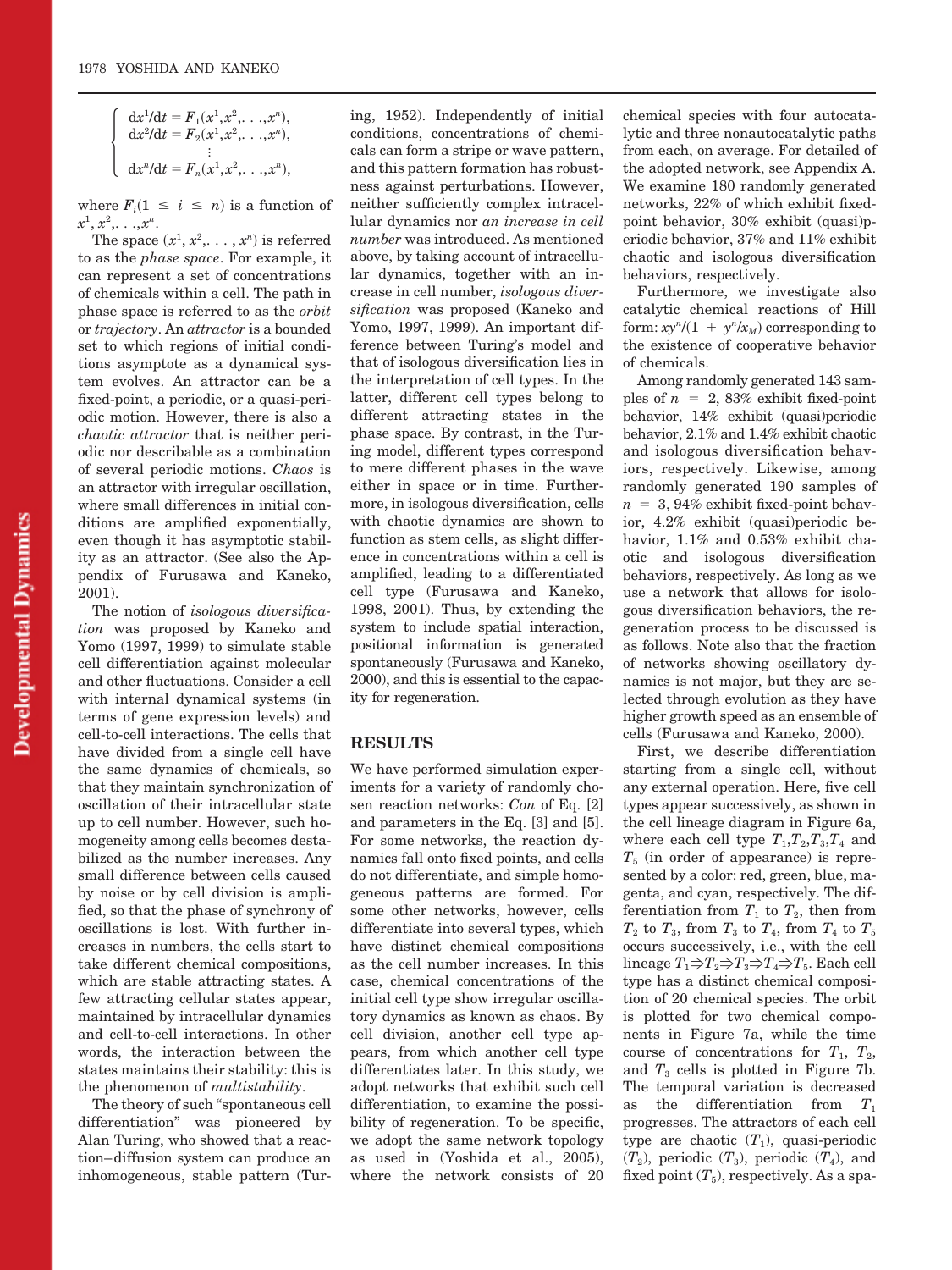

**Fig. 6.** The cell lineage diagram. **a:** When started from a single chaotic (red) cell  $(T_1)$ , a pattern of cell types is formed on the initial condition of chaotic intracellular dynamics. The parameters are  $X^0 = 1.5, r_i = (1 + 0.01d_i)$  $e$  = 0.3,  $x_M$  = 5.0,  $k_m$  = 0.1,  $\gamma$  = 10<sup>-3</sup>,  $V_0$  $= 5.0, D_{\text{in}} = 0.01, D_{\text{pd}} = 0.1, \text{ and } D_{\text{out}}$  $= 10^{-4}$ , where  $d_i$  denotes the distance from the proximal end of leg. **b:** A cell lineage diagram started from  $T_1T_2$ . In this case, two initial cells, a chaotic attractor (red,  $T_1$ ) and a quasiperiodic *partial* attractor (green,  $T_2$ ) are grafted together. Even when starting from  $T_1$  and  $T_3$ ,  $T_4$ , or  $T_5$ , the same pattern  $(T_1T_2T_3T_4^nT_5^n,n_4,n_5 > 1)$ eventually appears within the cell chain thus produced.

tial pattern, these cell types are aligned in the order of these types, so that the pattern sequence  $T_1^{n_1} T_2^{n_2} T_3^{n_3} T_4^{n_4} T_5^{n_5} (n_i)$  $\geq 1, 1 \leq i \leq 5$  is generated.

## **Simulations of Intercalary Regeneration**

Next, using the above model with the cell lineage diagram (Fig. 6a), we performed a "numerical regeneration experiment." We observed the ability for regeneration. By starting from any adjacent pair of cell types such as  $T_1$  +  $T_2$ ,  $T_1$  +  $T_3$ ,  $T_1$  +  $T_4$ , and  $T_1$  +  $T_5$ , the pattern generated by  $T^{n_1}T^{n_2}_2T^{n_3}_3T^{n_4}_4T^{n_5}_5$  $(n_i \geq 1, 1 \leq i \leq 5)$  is always generated (See Fig. 6b)  $(T_1 + T_2 \text{ case})$ . This result can be interpreted as the regeneration of a cell-chain pattern composed of contiguous types:



**Fig. 7.** Dynamics of the cell lineage diagram. **a:** The orbits of chemical concentrations are plotted using  $(x^0, x^{12})$ . The five colors (red, green, blue, magenta, and cyan) denote a chaotic attractor (*T*1), a quasi-periodic *partial* attractor  $(T_2)$ , a periodic *partial* attractor  $(T_3)$ , a periodic *partial* attractor (*T*4), and a fixed point  $(T<sub>5</sub>)$ , respectively. The transition between the dynamics is  $T_1 \Rightarrow T_2 \Rightarrow T_3 \Rightarrow T_4 \Rightarrow T_5$ . **b:** Temporal change of concentrations of cell types  $T_1, T_2,$ and  $T_3$ , using the chemical  $x^{12}$ .

 $T_1, T_2, T_3, T_4$  and  $T_5$ . Generally speaking, the intermediate cell types  $T_i T_{i+1} \ldots T_j$   $(1 \le i \le j \le n)$  are regenerated from the graft junction  $T_{i-1}$  +  $T_{i+1}$  under the cell lineage diagram  $T_1 \Rightarrow T_2 \Rightarrow \dots \Rightarrow T_i \Rightarrow \dots \Rightarrow T_i \Rightarrow \dots T_n$ .

This result is interpreted as intercalary regeneration. In the experiment on the cockroach leg, the regeneration arises by putting together two parts with noncontiguous positional values. Here, we can match the ordering of cell type  $T_i$  with  $i = 1,2,3,...$  to this positional value or to the type of gene in the hierarchy in the feedbackloop model, as illustrated in Figure 8. The intercalary regeneration is a natural consequence of the ordering of *Ti*, as the intracellular dynamics and cellto-cell interaction support the appearance of only the sequence of continuous change of *i* in *Ti*. Note also that we do not need any assumption of hierarchy in our model. The ordering of *Ti* emerges as a natural consequence of intra- and intercellular coupled dynamics, leading to successive decrease in temporal variation, as given in Figure 7.



**Fig. 8.** Assignment of chaotic cell type  $T_1$  and nonchaotic type  $T_2, \ldots, T_5$  to the cockroach legs. We propose the assignment as illustrated by the figure. There is a difference between our proposed assignment and the positional information. In the positional information or feedback-loop hierarchy models, the mid-tibia level corresponds to the "middle" of the values or the hierarchy denoted by 6 to 8. In contrast, in our model, the mid-tibia level corresponds to the chaotic cell-type  $T_1$ . Likewise, the distal portion of the third tarsomere level *s*3 corresponds to  $T_{1}$ .

### **Simulations of Segmented and Tarsus Regenerations**

Next, we performed two other sets of numerical regeneration experiments that corresponded to "segmented regeneration" and "tarsus regeneration" experiments, using the same model. In the segmented regeneration, the graft junction,  $T_i T_i$ , sometimes produces an extra portion with different cell types  $T_i$ <sup> $(i \neq j)$ </sup>, while in the tarsus regeneration, the distinct tarsomeres must correspond to the same value as mentioned in Section 2. These two regenerations are puzzling, because in conventional models, nothing is expected to occur from the same-value junction  $T_i$ <sub>i</sub>, and the distinct portions are assigned to distinct values.

To simulate segmented regeneration, both ends of the junction have to be of the same cell type, assumed to be *T*1, a chaotic cell type. To set up the configuration illustrated in Figure 8, there is freedom in the assignment of other cells. For instance, we assign  $T_1, T_2, T_3, T_2, T_1, T_1, T_2, T_3, T_2, T_1$  to the positional-value portions 1 to 13, respectively. Likewise, to consider tarsus regeneration, we assume that at one end there is a  $T_1$  cell type. Here again, there is freedom in the assignment of other types, but as an instance, we assign  $T_1, T_2, T_3, T_4, T_3, T_2$ ,  $T_1$ ,  $T_2$ ,  $T_3$ ,  $T_4$ ,  $T_5$  to the tarsomeres. In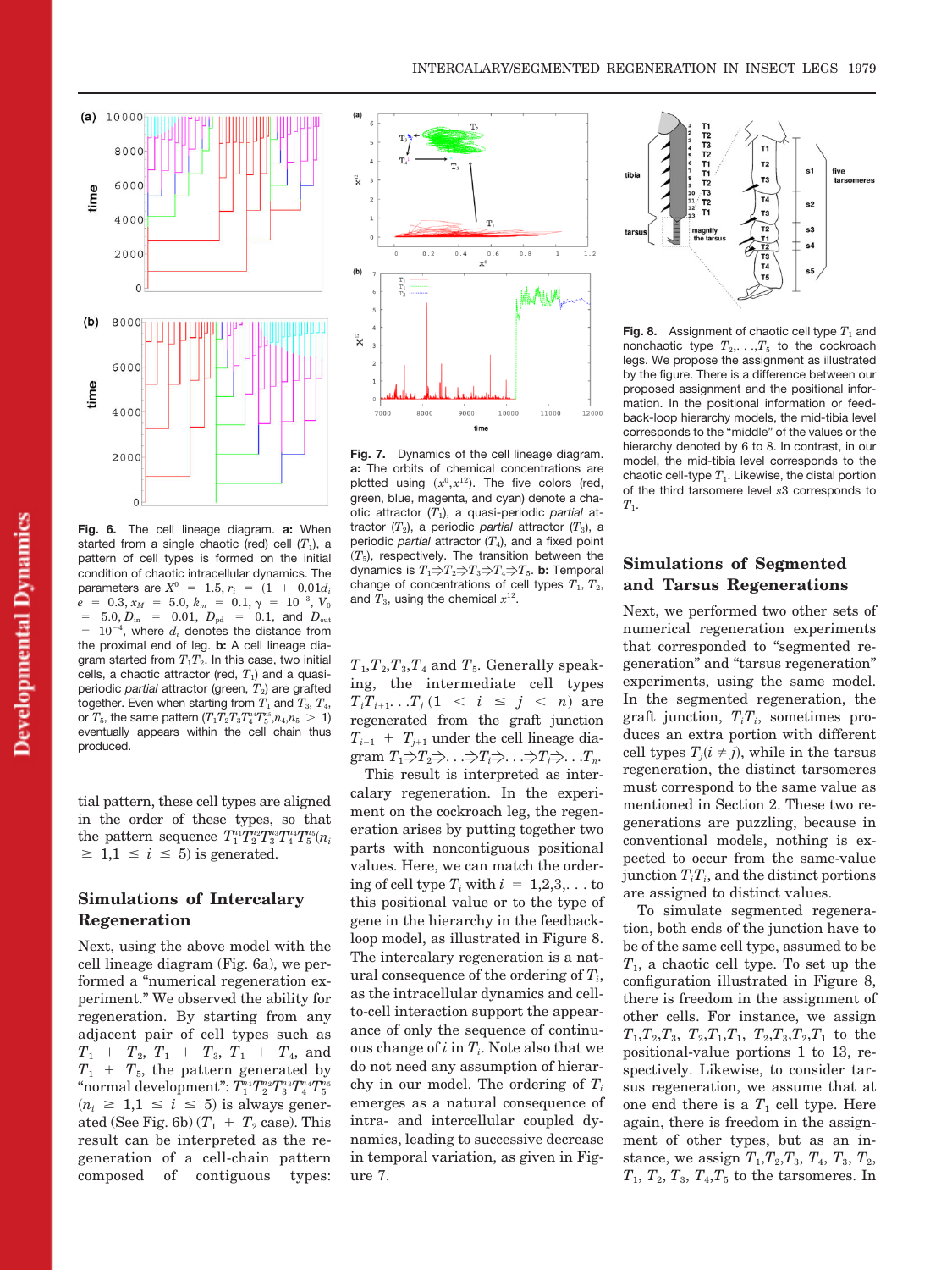

**Fig. 9.** The correspondence between the intercalary/segmented/tarsus regeneration and our simulation experiment. **a:** Intercalary regeneration and our cell type assignments. **b:** Segmented regeneration. **c:** Tarsus regeneration.

contrast to the conventional model, the most distal end of the tibia is assigned to  $T_1$ , the chaotic cell type, the same type as in the most proximal portion.

Note that the essence here is the use of the *T*<sup>1</sup> cell type, i.e., the assignment of both ends and the center of the tibia to a chaotic cell type  $T_1$  for segmented regeneration, and the assignment of the



**Fig. 10.** Simulation experiments for segmented regeneration. **a:** When starting with  $T_{1}T_{1}T_{2}$ , one segment  $T_{1}T_{2}T_{3}T_{4}^{4}T_{3}T_{2}T_{1}$  eventually appears in the cell chain. **b:** The pattern when starting with  $T_1T_1$ .

distal portion of the third tarsomere ( $s_3$ , in the figure) to  $T_1$  for tarsus regeneration. The results to be discussed below are also obtained as long as the interval cell types between two  $T_1$  s are  $T_2T_3$ ...*T*<sub>*j*-1</sub>*T*<sub>*j*</sub>*T*<sub>*j*-1</sub>...*T*<sub>2</sub>*(n* ≥ *j* ≥ 2)<br>under the cell-lineage diagram under the cell-lineage  $T_1 \Rightarrow T_2 \Rightarrow \dots \Rightarrow T_i \Rightarrow \dots \Rightarrow T_j \Rightarrow \dots \Rightarrow T_n$ . In fact, the assignment to  $T_1$  is in part supported by the observation that X-irradiation of this terminal zone blocks the regeneration of an amputated tarsus (Bullière and Bullière, 1985, Ch. 2.3.1, Fig. 13a), i.e., without the cell type corresponding to  $T_1$ , regeneration does not occur, as is also supported by the simulation below.

Figure 10a shows the cell chain pattern produced when simulations are started with  $T_1T_1T_2$  for segmented regeneration. In contrast to Figure 6b (starting with  $T_1T_2$ ), seg- $\text{ment} \quad T_1 T_2 T_3 T_4^4 T_3 T_2 T_1 \quad \text{sometimes}$ arises from  $T_1T_1$  within the produced cell chain. In fact, five and nine among 30 trials have exhibited segmentation up to time 8000 when starting from  $T_1T_2$  and  $T_1T_1T_2$ , respectively. (French [1976] reported that actual segmented regeneration occurred at a probability of 9/278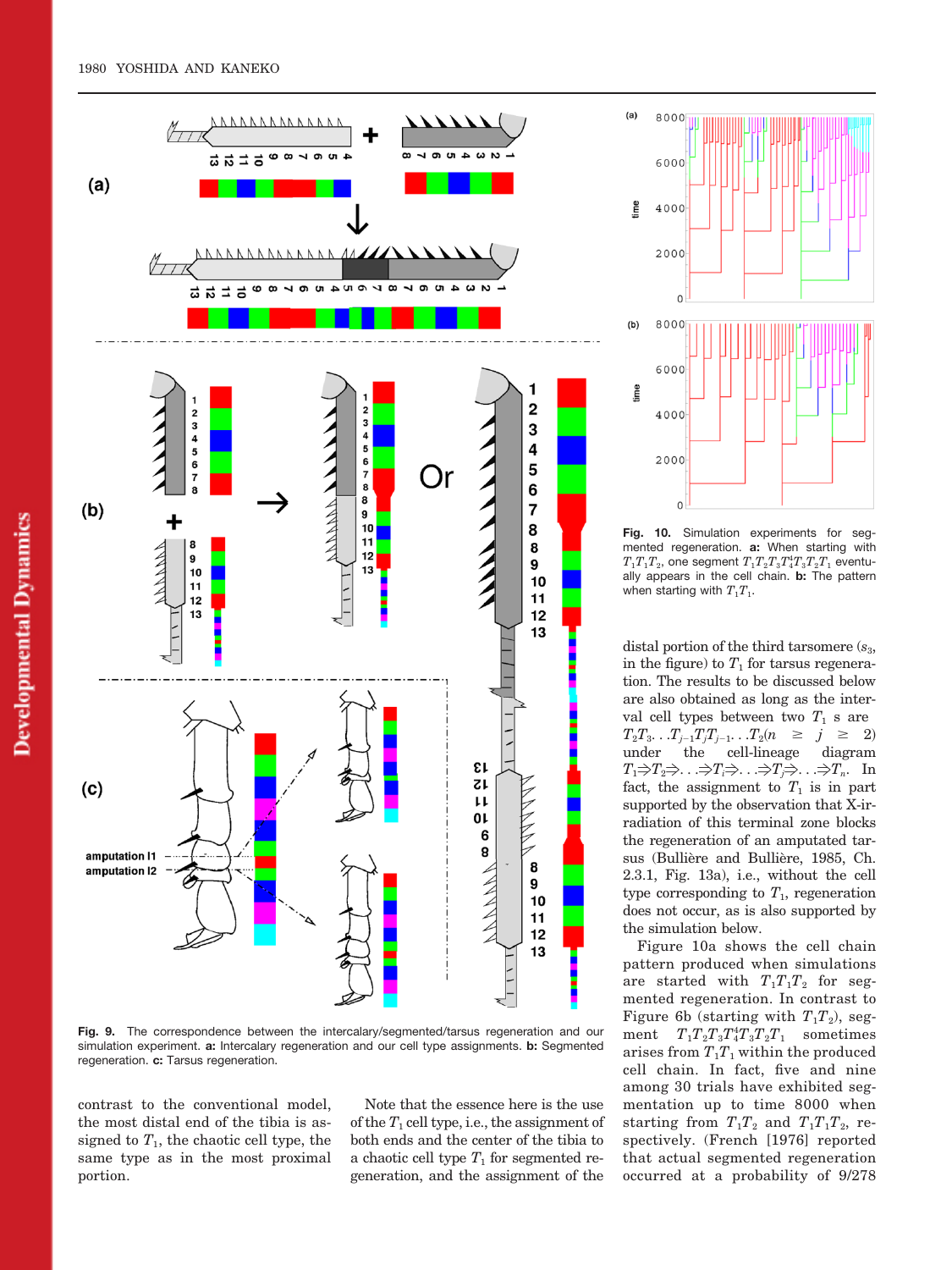

**Fig. 11.** Simulation experiments for tarsus regeneration. **a:** When starting with  $T_1T_2T_3T_4T_3T_2$ . namely amputation level *l*1 in Figure 4, the pattern  $T_1^4 T_2 T_3 T_4^6 T_5^{n_5}, n_5 > 1$  appears at time around 4000. **b:** When starting with  $T_{1}T_{2}T_{3}T_{4}T_{3}T_{2}T_{1}$ , namely amputation level  $l2$ ,  $T_{1}^{4}T_{2}T_{3}T_{4}^{n_{4}}T_{3}T_{2}T_{1}^{4}, n_{4}$  > 1 appears at time around 4000.

from the graft junction.) This indicates that grafting of a  $T_1$  into a  $T_1$ cell can produce the segment: in other words, segmented regeneration, at a certain probability, occurs from a graft junction between mid tibiae having the same cell type  $T_1$ , the chaotic cell type. The correspondence between segmented regeneration and our model is given in Figure 9b.

Last, to simulate the other regeneration phenomenon, tarsus regeneration, we started with  $T_1T_2T_3T_4T_3T_2$ and  $T_1T_2T_3T_4T_3T_2T_1$ , which correspond to amputations proximal and distal to the third tarsomere, respectively. The produced cell-chain patterns are illustrated in Figure 11a,b. The former, corresponding to amputation level *l*1 in Figure 4, produces a  $\text{pattern } T_1^4 T_2 T_3 T_4^6 T_5^{n_5}, n_5 > 1 \text{, while the}$ latter, corresponding to amputation level *l*2, produces a pattern  $T_1^4 T_2 T_3 T_4^{n_4} T_3 T_2 T_1^4, n_4$  > 1 at time around 4000. In view of the composition of cell types of these two patterns, these two regenerations correspond to four-segmented and five-segmented

tarsi (Figs. 4b,c), respectively. The correspondence between segmented regeneration and our model is given in Figure 9c.

#### **DISCUSSION**

By using a simple model with inter– intra reaction dynamics, we have succeeded in reproducing regeneration experiments in cockroach legs, with which we can explain coherently those regeneration phenomena both obeying and violating the conventional models.

Now, let us examine differences between the two conventional models and ours. In the former models, regeneration is explained as recovery from noncontiguous values of positional information, or a feedback-loop hierarchy. Therefore, these models are hard to explain segmented regeneration, wherein noncontiguous values/hierarchies do not exist. By contrast, in our model starting with  $T_1T_1$  cell types, with an increase in cell number, spontaneous changes in cell types arise by means of internal chaotic reaction dynamics. In our model, although we have not postulated different values or hierarchies depending on cell positions in advance, intracellular chemical reaction dynamics that can be chaotic produce cell types spontaneously.

Based on this isologous diversification, in our previous study (Yoshida et al., 2005), we searched for conditions compatible with cell type diversity and recursive production. In the present model, recursive production has been achieved by combining a chaotic cell  $(T_1)$  and a nonchaotic cell  $(T_i, i \geq 2)$ , while morphogenetic diversity arises mainly from chaotic dynamics  $T_1$ . Therefore, the balance between  $T_1$  and  $T_i(i \geq 2)$  plays an important role in a compatible condition.

Now, let us scrutinize segmented regeneration from the perspective of our model. As illustrated in Figure 3, even a graft junction between cells of the same type produces segmented structures at a certain level of probability. For better understanding, we performed a simulation experiment starting with  $T_1T_1$ , as illustrated in Figure 10b.  $T_1T_1$  often produces the seg- $T_1T_2T_3T_4^{n_4}T_3T_2T_1$ , $n_4$  $> 1$ . The probability of production of this pattern was found to be higher than that when we started with  $T_1$ only. This observation suggests that segmented regeneration arises from contiguous chaotic cells. Note that chaotic dynamics produce stochastic behavior, which explains the probabilistic occurrence of segmented regeneration observed experimentally. Such a probabilistic occurrence of tarsus regeneration is also explained by assuming the existence of  $T_1$  cell types producing chaotic dynamics.

There has been no direct experimental demonstration of chaotic oscillation, but two recent experiments suggest the existence of oscillatory and itinerant gene expression dynamics in stem cells. First, Shimojo et al. (2008) reported the existence of oscillations in gene expression in neural stem cells. The importance of oscillatory dynamics in somitogenesis is now established (Palmeirim et al., 1997), while such oscillation might also exist in short-germ or intermediate band stripe formation in insects (Fujimoto et al., 2008). Second, slow transitory dynamics in gene expression levels in stem cells have also been reported recently (Chang et al., 2008).

Summing up, we propose a unified description of regeneration phenomena: those obeying the conventional models correspond to the cell chain starting with  $T_1T_i$ <sup> $(i \geq 2)$ , while those</sup> violating conventional explanations correspond to the cell chain starting with  $T_1T_1$ . It should be noted that to date we have not found leg regeneration experiments violating our model.

#### **Prediction**

Here, we have proposed an assignment that both the ends and the middle of the tibia correspond to the chaotic cell type  $T_1$ . In contrast, under positional information or feedbackloop hierarchy assumptions, the tibia is assigned to contiguous numbers in an ascending order (in the figures, numbers 1 to 13). Based on this definite difference, one can make an experimental prediction as follows. If one performs a regeneration experiment so that the middle level of the tibia is removed, the regenerated tibia will become shorter. This happens in almost the same manner as the missing tarsomere in the tarsus regenera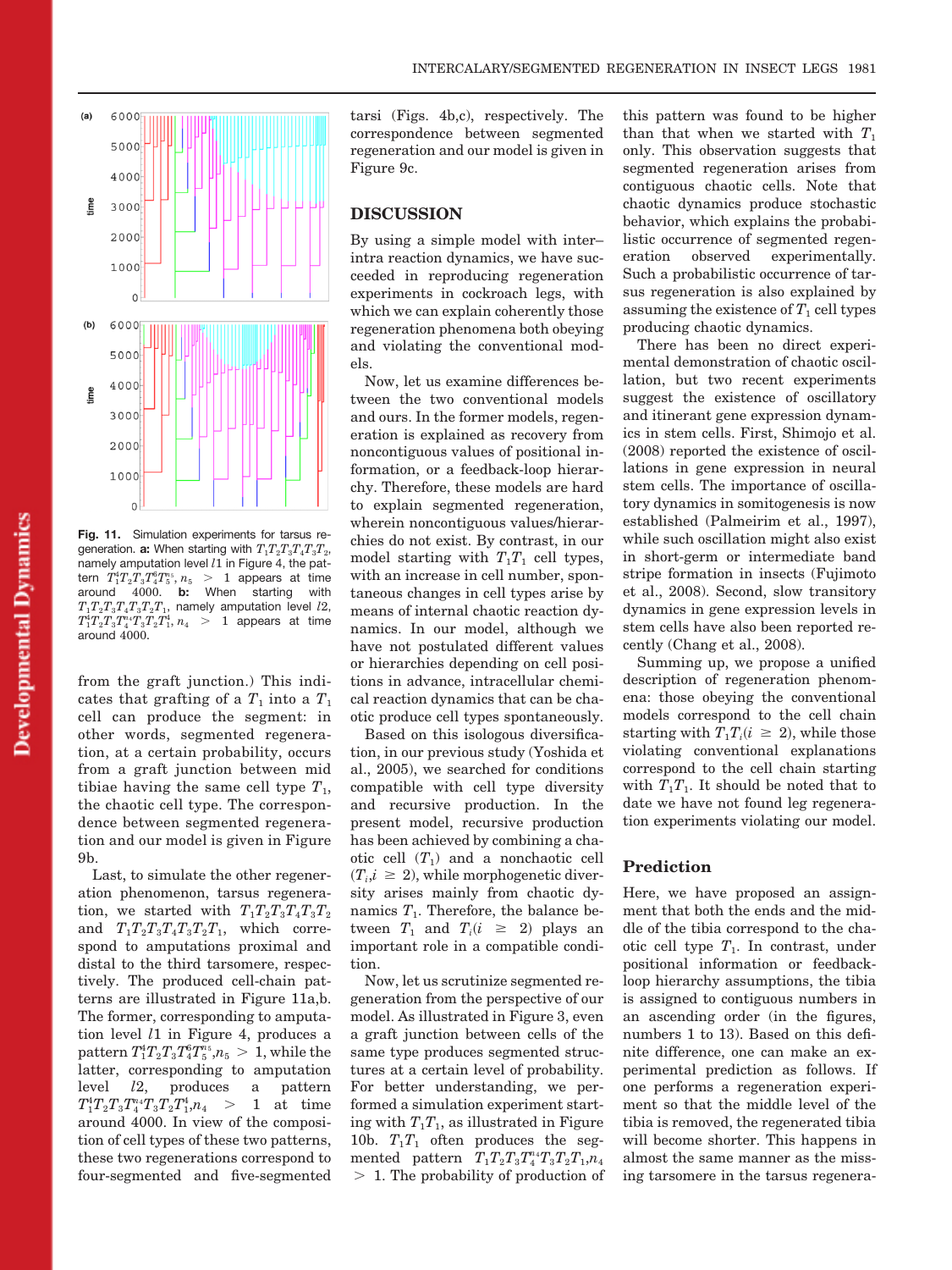tion experiment addressed in the Survey of Regeneration Experiments section. Generally, it is predicted that a regeneration experiment including a chaotic cell  $(T_1)$  performs segmented regeneration with a certain probability, whereas experiments consisting only of nonchaotic cells produce "shortened" regeneration.

Recently, cricket leg regeneration was investigated using RNA interference based on Meinhardt's model (Nakamura et al., 2008). Therefore, the cricket's leg can be a promising candidate to test our theory. Furthermore, with current visualization techniques, it will be possible to test our chaos hypothesis. Indeed, as with gene expression in stem cells, such experiments are ongoing (Chang et al., 2008; Shimojo et al., 2008). According to our study, pluripotent cells exhibit chaotic gene expression dynamics. If such cells with chaotic dynamics can grow and divide, proliferation or differentiation of other cell types will progress from them. Considering the capacity for regeneration in the insect leg, it is natural to expect the proliferation of pluripotent cells, so that division of chaotic cells will be expected, at least under some condition.

#### **SUMMARY**

In the present study, we have modeled regeneration phenomena in the cockroach leg by using cell chains with chaotic and nonchaotic dynamics. This model allows spontaneous cell differentiation through cell-to-cell interactions. Morphogenetic diversity arises from chaotic dynamics, while regeneration arises from a balance between chaotic and nonchaotic cells. From this viewpoint, segmented regeneration is regarded as a result of imbalance between these distinct cells or perturbation toward chaotic cells. We have proposed a unified description: intercalary and segmented regeneration phenomena correspond to balance and imbalance between chaotic and nonchaotic cells, respectively.

#### **ACKNOWLEDGMENTS**

We thank Prof. Sumihare Noji and Dr. Taro Mito for valuable discussions on insect legs. This study was supported in part by the Program for Improve-

ment of the Research Environment for Young Researchers from the Special Coordination Funds for Promoting Science and Technology (SCF), commissioned by the Japan Science and Technology Agency (JST).

#### **REFERENCES**

- Alberts B, Johnson A, Lewis J, Raff M, Roberts K, Walter P. 2008. Molecular biology of the cell. 5th ed. New York: Garland Science.
- Brockes JP, Kumar A. 2008. Comparative aspects of animal regeneration. Annu Rev Cell Dev Biol 24:525–549.
- Bryant PJ, Bryant SV, French V. 1977. Biological regeneration and pattern formation. Sci Am 237:67– 81.
- Bullière D, Bullière F. 1985. Regeneration. In: Postembryonic development. Oxford: Pergamon Press. p 371–424.
- Chang HH, Hemberg M, Barahona M, Ingber DE, Huang S. 2008. Transcriptomewide noise controls lineage choice in mammalian progenitor cells. Nature 453:544 –547.
- Forgács G, Newman S. 2005. Biological physics of the developing embryo Cambridge, UK: Cambridge University Press.
- French V. 1976. Leg regeneration in the cockroach, Blattella germanica I. Regeneration from a congruent tibial graft/host junction. Roux Arch Dev Biol 179:57–76.
- Fujimoto K, Ishihara S, Kaneko K. 2008. Network evolution of body plans. PLoS ONE 3:e2772.
- Furusawa C, Kaneko K. 1998. Emergence of rules in cell society: differentiation, hierarchy, and stability. Bull Math Biol 60:659 – 687.
- Furusawa C, Kaneko K. 2000. Origin of complexity in multicellular organisms. Phys Rev Lett 84:6130 – 6133.
- Furusawa C, Kaneko K. 2001. Theory of robustness of irreversible differentiation in a stem cell system: chaos hypothesis. J Theor Biol 209:395– 416.
- Gilbert SF. 2006. Developmental biology. 8th ed. Sunderland, MA: Sinauer Associates, Inc. 817 p.
- Hay ED. 1966. Regeneration. New York: Holt, Rinehart and Winston.
- Hirsch M, Smale S, Devaney RL. 2004. Differential equations, dynamical systems, and an introduction to chaos. Amsterdam: Elsevier Academic Press.
- Kaneko K, Yomo T. 1997. Isologous diversification: a theory of cell differentiation. Bull Math Biol 59:139 –196.
- Kaneko K, Yomo T. 1999. Isologous diversification for robust development of cell society. J Theor Biol 199:243–256.
- Meinhardt H. 1982. Models of biological pattern formation. London: Academic Press.
- Meinhardt H, Gierer A. 1980. Generation and regeneration of sequence of structures during morphogenesis. J Theor Biol 85:429 – 450.
- Mittenthal JE, Trevarrow WW. 1983. Intercalary regeneration in legs of crayfish: central segments. J Exp Zool 225:15–31.
- Nakamura T, Mito T, Bando T, Ohuchi H, Noji S. 2008. Molecular and cellular basis of regeneration and tissue repair: dissecting insect leg regeneration through RNA interference. Cell Mol Life Sci 65: 64 –72.
- Palmeirim I, Henrique D, Ish-Horowicz D, Pourquié O. 1997. Avian hairy gene expression identifies a molecular clock linked to vertebrate segmentation and somitogenesis. Cell 91:639 – 648.
- Shimojo H, Ohtsuka T, Kageyama R. 2008. Oscillations in Notch signaling regulate maintenance of neural progenitors. Neuron 58:52– 64.
- Tanaka A, Akahane H, Ban Y. 1992. The problem of the number of tarsomeres in the regenerated cockroach leg. J Exp Zool 262:61–70.
- Turing AM. 1952. The chemical basis of morphogenesis. Philos Trans R Soc B 237:37–72.
- Yoshida H, Furusawa C, Kaneko K. 2005. Selection of initial conditions for recursive production of multicellular organisms. J Theor Biol 233:501–514.

## **APPENDIX A: PARAMETERS AND NETWORK STRUCTURE**

Here, we show the parameters and network structure to exhibit isologous diversification and regeneration phenomena, as mentioned in the Results section.

The parameters are  $X^0 = 1.5$ ,  $r_i = (1 + 0.01d_i), e = 0.3, x_M = 5.0,$  $k_m$  =  $0.1, \gamma$  =  $10^{-3}, V_0$  =  $5.0, D_{\rm in}$  $= 0.01, D_{\text{pd}} = 0.1, \text{ and } D_{\text{out}} = 10^{-4},$ where *di* denotes the distance from the proximal end of the leg. The network structure is described as the values of *Con* $(m,l,j)$ . The pairs of  $(m,l,j)$  where  $Con(m,l,j)$  is 1 are the following:  $(m,l,j)$  $=(2,1,5),(0,4,11),(0,4,18),(0,8,7), (0,12,$ 1), (0,13,16),(0,15,7),(0,17,2),(0,19,9),  $(1,4,4),(1,5,5),(1,6,6),(1,8,15),(1,16,$ 16),(1,17,9),(2,0,1),(2,0,3),(2,4,17),(2, 5,5),(2,7,7),(2,9,9),(3,2,18),(3,12,12),  $(3,13,13),(3,14,14),(3,14,19),(3,15,4),$  $(4,0,8), (4,2,15), (4,6,6), (4,11,11), (4,12,$ 12),(4,15,18),(4,16,16),(5,11,11),(5,12, 12),(5,13,14),(5,13,15),(5,15,15),(5,18, 17),(5,18,18),(6,4,1),(6,8,8),(6,8,17),(6, 9,16),(6,10,10),(6,15,15),(6,17,17),(7,1, 5),(7,5,12),(7,6,6),(7,8,8),(7,12,12),(7, 18,4),(8,3,3),(8,5,5),(8,10,10),(8,11,3),  $(8,11,11),(8,12,10),(8,16,18),(9,5,5),(9,$ 8,8),(9,13,10),(9,14,14),(9,17,19),(9,18, 18),(10,0,3),(10,3,16),(10,6,6),(10,7,3),  $(10,13,13),(10,14,14),(10,15,15),(11,1,$ 1),(11,3,5),(11,6,6),(11,12,12),(11,15,